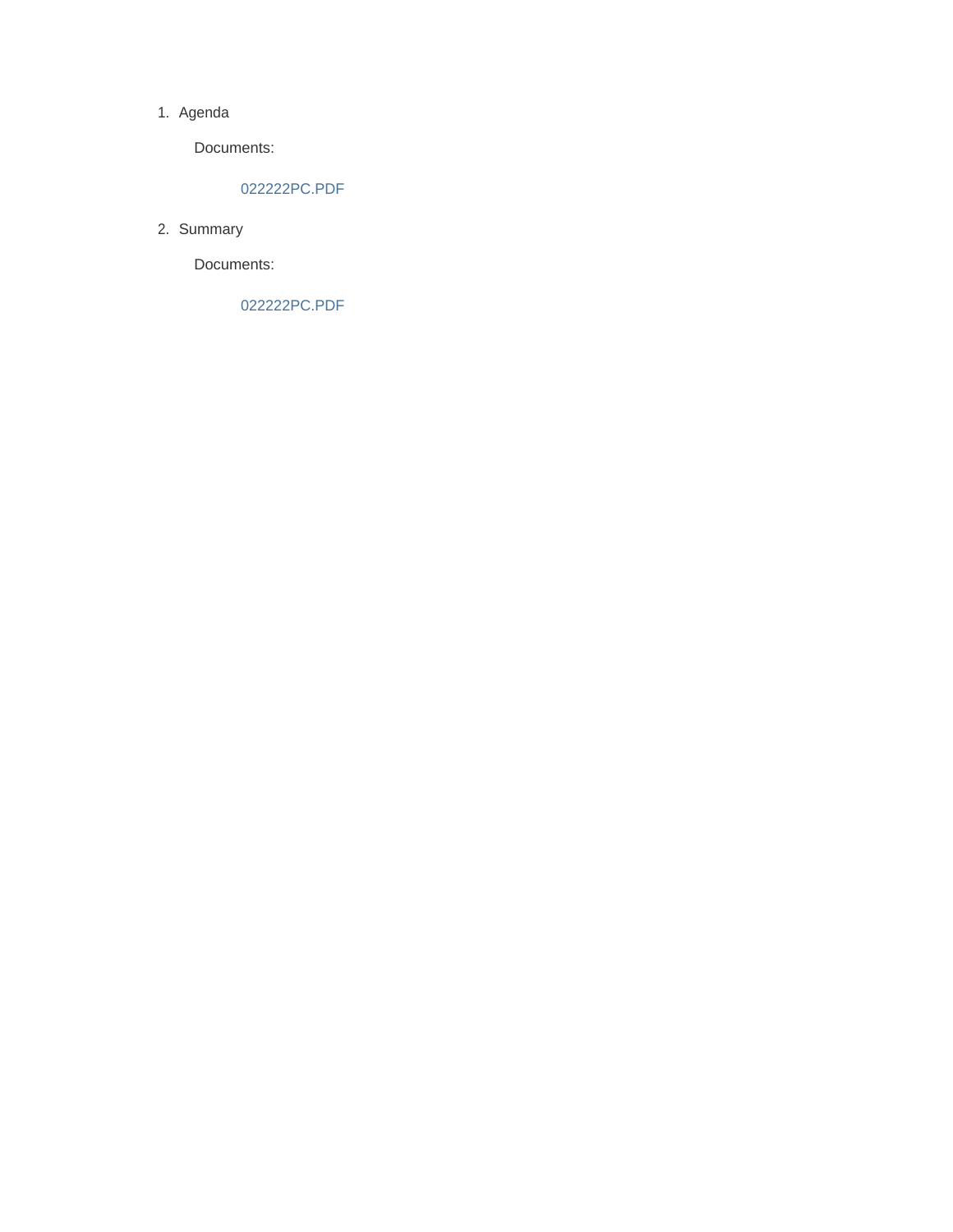

## **City of Marietta**

205 Lawrence Street Post Office Box 609 Marietta, Georgia 30061

# **Meeting Agenda**

## **PERSONNEL/INSURANCE COMMITTEE**

| <b>Cheryl Richardson, Chairman</b><br><b>Grif Chalfant, Vice Chair</b> |                        |
|------------------------------------------------------------------------|------------------------|
| <b>Johnny Walker</b>                                                   |                        |
| Tuesday, February 22, 2022                                             | <b>Council Chamber</b> |

## *Immediately Following Finance and Investment Committee*

## **CALL TO ORDER:**

## **MINUTES:**

**20220135 Regular Meeting - January 25, 2022**

Review and approval of the January 25, 2022 meeting minutes.

## **BUSINESS:**

#### **20210589 Charter Amendment - Firefighter and Police Officer Civil Service**

Motion to approve an ordinance amending Article IV, Division 2 of the City Charter related to Firefighter and Police Officer Civil Service as requested by the Civil Service Board.

*The Civil Service Board recommended adoption on February 10, 2022, by a vote of 5-0-0.*

*First Reading Public Hearing Required*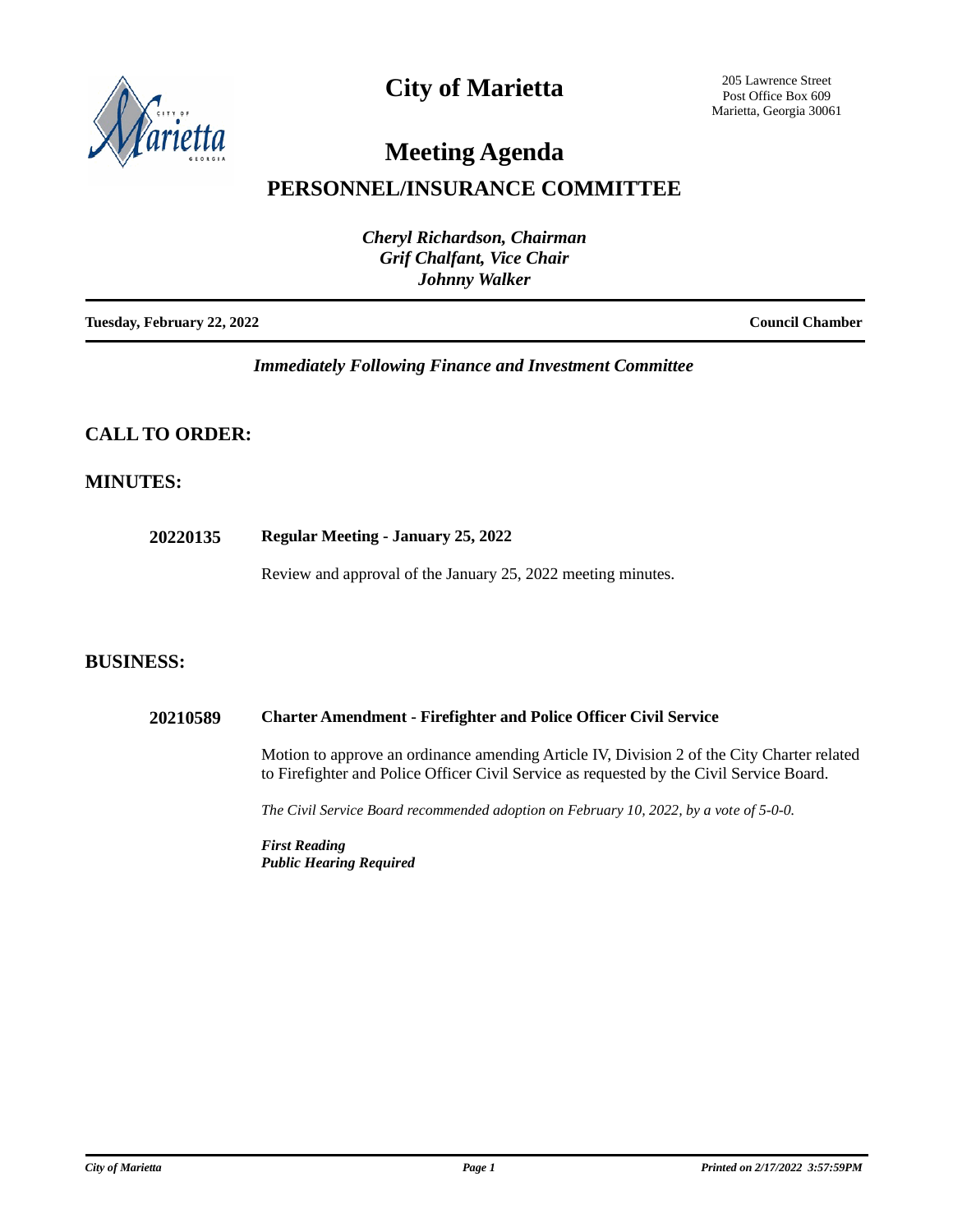#### **20210590 Code Amendment - Civil Service Rules and Regulations**

Motion to approve an ordinance amending Chapter 4-8 of the Municipal Code of Marietta related to Civil Service Rules and Regulations as requested by the Civil Service Board.

*The Civil Service Board recommended adoption on February 10, 2022, by a vote of 5-0-0.*

*First Reading*

#### **20220165 Pension Plan Amendments (Retirement Applications)**

Motion approving an ordinance amending the defined benefit pension plans to clarify that the Pension Board has the authority to act on retirement applications submitted less than 30 days from the applicant's retirement date as forwarded by the Pension Board.

*The Pension Board recommended adoption on February 9, 2022, by a vote of 6-0-2.*

*First Reading*

#### **20220166 Pension Plan Amendments (Pension Board)**

Motion approving an ordinance amending Article X in the defined benefit pension plans to allow the police and fire chiefs to select a designee to serve on the board in an ex officio role, update the officers and duties section, and make other administrative updates and formatting changes as forwarded by the Pension Board.

*The Pension Board recommended adoption on February 9, 2022, by a vote of 6-0-2.*

*First Reading*

#### **20220188 Defined Benefit Pension Plan Investment Policy Statement**

Motion approving the updated Defined Benefit Pension Plan Investment Policy Statement (IPS) as forwarded by the Pension Board.

*The Pension Board recommended adoption on February 9, 2022, by a vote of 6-0-2.*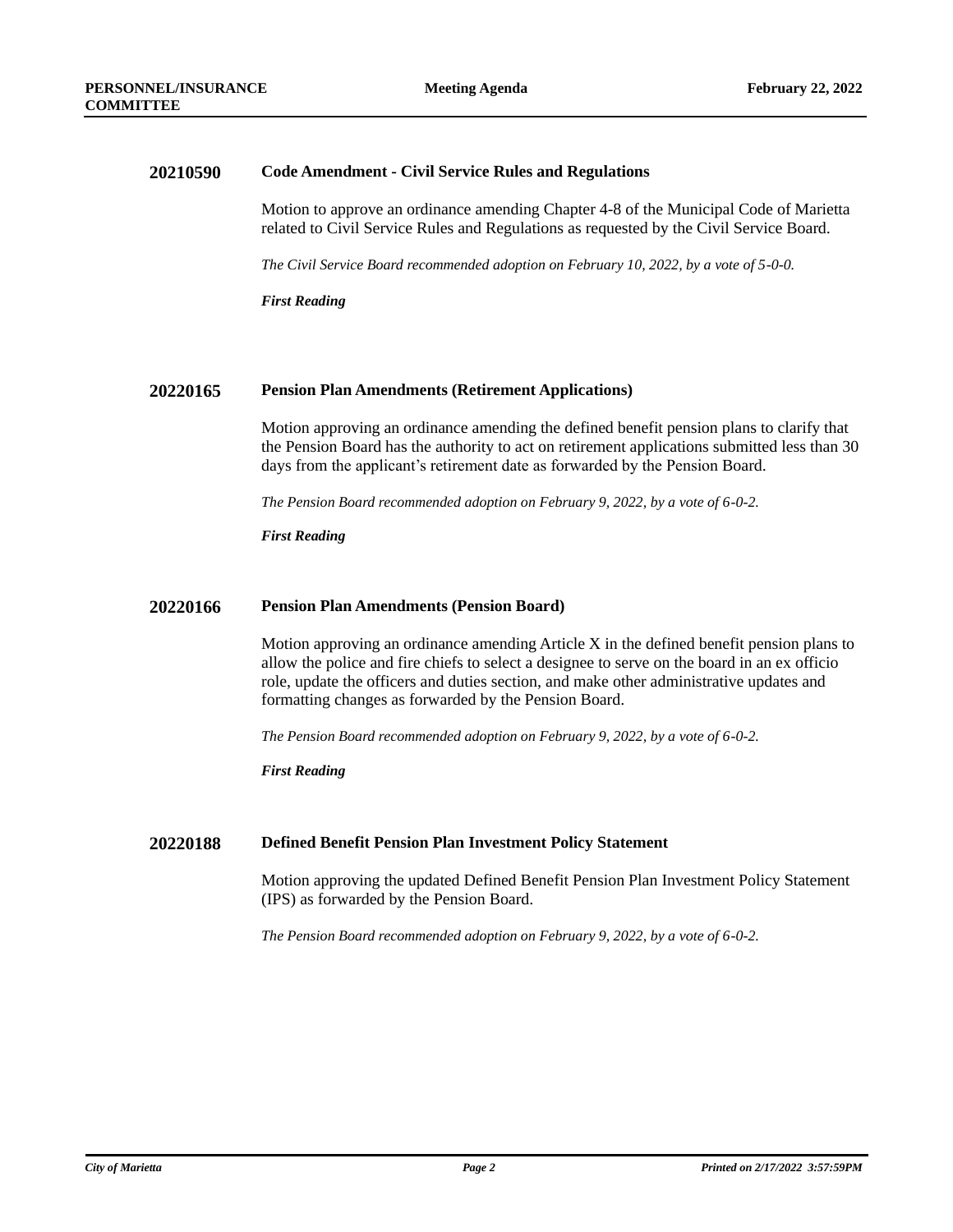#### **20220189 Supplemental Pension Investment Policy Statement**

Motion approving the Supplemental Pension Investment Policy Statement (IPS) as forwarded by the Pension Board. This update removes Exhibit A, the list of investment options, in favor of indicating the options are found in the quarterly reports.

*The Pension Board recommended adoption on February 9, 2022, by a vote of 6-0-2.*

#### **20220191 MissionSquare Retirement 401(a) Administrative Services Agreement**

Review and approval of updated administrative services agreement on the 401(a) Supplemental Pension Plan with MissionSquare Retirement.

*The Pension Board recommended adoption on February 9, 2022, by a vote of 8-0-0.*

#### **20220190 MissionSquare Retirement 457(b) Administrative Services Agreement**

Review and approval of updated administrative services agreement on the 457(b) deferred compensation plan with MissionSquare Retirement.

#### **20220164 Juneteenth Holiday**

Motion to designate Juneteenth as a city holiday.

*Requested by Council Member Cheryl Richardson*

#### **20220209 Youth Council**

Discussion of the establishment of a Youth Council and a Youth Council Advisory Board.

*Requested by Council Member M. Carlyle Kent*

## **ADJOURNMENT:**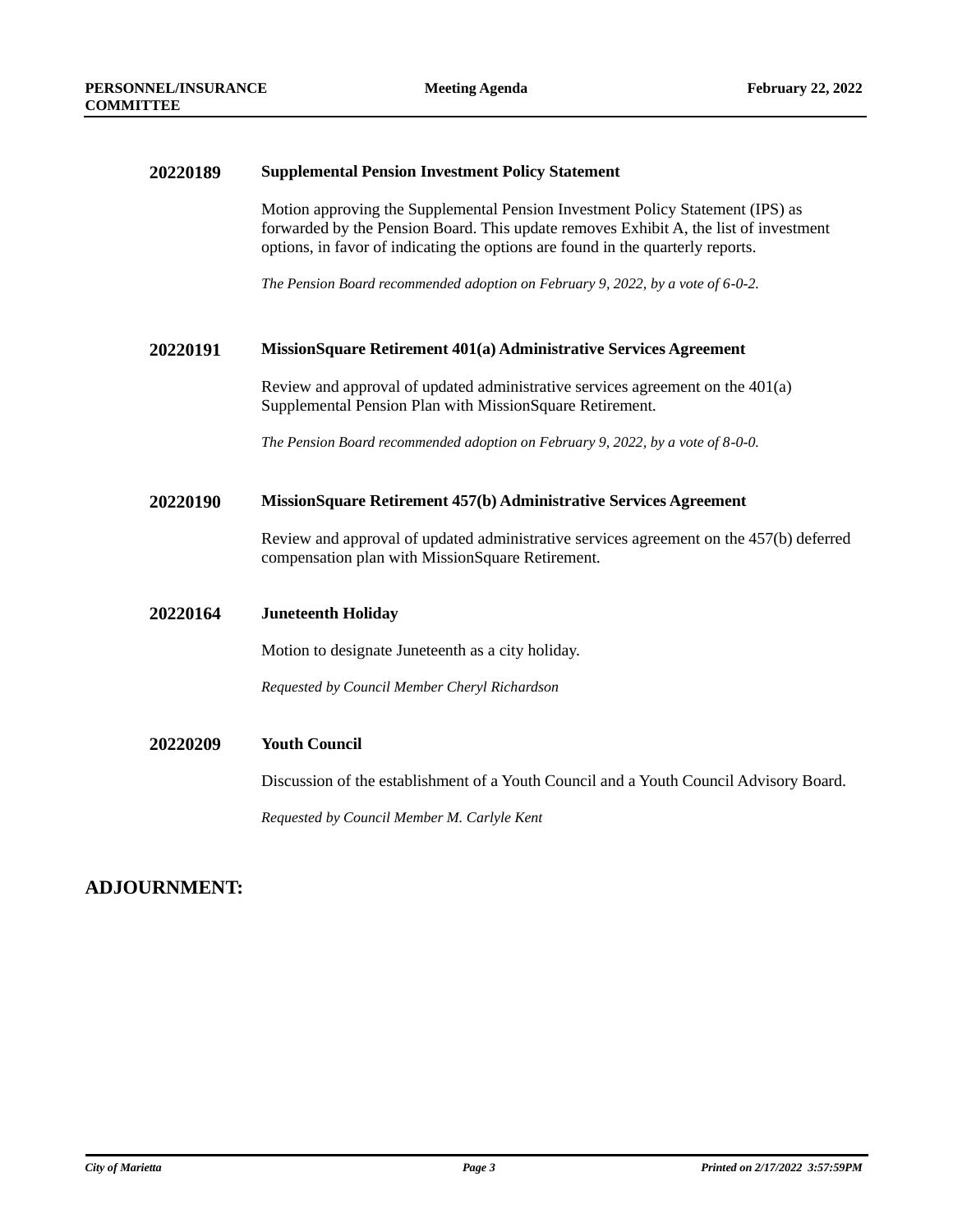

# **City of Marietta**

## **Meeting Summary PERSONNEL/INSURANCE COMMITTEE**

*Cheryl Richardson, Chairman Grif Chalfant, Vice Chair*

*Johnny Walker*

**Tuesday, February 22, 2022 Council Chamber**

| <b>Immediately Following Finance and Investment Committee</b> |  |
|---------------------------------------------------------------|--|
|                                                               |  |

| 20220135 | <b>Regular Meeting - January 25, 2022</b>                                                                                                                                                 |
|----------|-------------------------------------------------------------------------------------------------------------------------------------------------------------------------------------------|
|          | Review and approval of the January 25, 2022 meeting minutes.<br><b>Approved and Finalized</b>                                                                                             |
| 20210589 | <b>Charter Amendment - Firefighter and Police Officer Civil Service</b>                                                                                                                   |
|          | Motion to approve an ordinance amending Article IV, Division 2 of the City<br>Charter related to Firefighter and Police Officer Civil Service as requested by the<br>Civil Service Board. |
|          | The Civil Service Board recommended adoption on February 10, 2022, by a vote<br>of $5-0-0$ .                                                                                              |
|          | <b>First Reading</b><br><b>Public Hearing Required</b>                                                                                                                                    |
|          |                                                                                                                                                                                           |
|          | Recommended for Council Agenda Non Consent                                                                                                                                                |
| 20210590 | <b>Code Amendment - Civil Service Rules and Regulations</b>                                                                                                                               |
|          | Motion to approve an ordinance amending Chapter 4-8 of the Municipal Code of<br>Marietta related to Civil Service Rules and Regulations as requested by the Civil<br>Service Board.       |
|          | The Civil Service Board recommended adoption on February 10, 2022, by a vote<br>of $5-0-0$ .                                                                                              |
|          | <b>First Reading</b>                                                                                                                                                                      |

**20220165 Pension Plan Amendments (Retirement Applications)**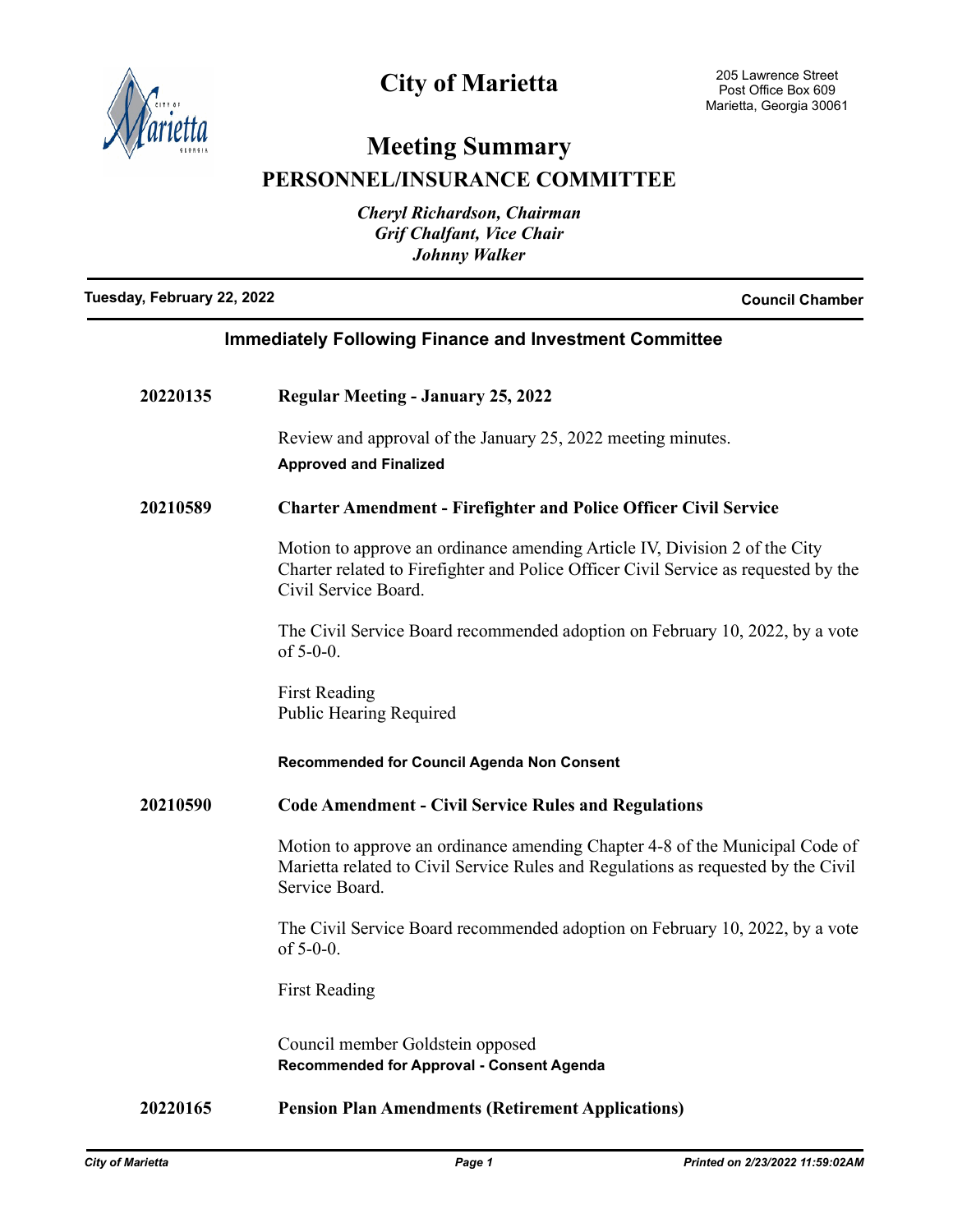Motion approving an ordinance amending the defined benefit pension plans to clarify that the Pension Board has the authority to act on retirement applications submitted less than 30 days from the applicant's retirement date as forwarded by the Pension Board.

The Pension Board recommended adoption on February 9, 2022, by a vote of  $6 - 0 - 2$ .

First Reading

#### **Recommended for Council Agenda Non Consent**

#### **20220166 Pension Plan Amendments (Pension Board)**

Motion approving an ordinance amending Article X in the defined benefit pension plans to allow the police and fire chiefs to select a designee to serve on the board in an ex officio role, update the officers and duties section, and make other administrative updates and formatting changes as forwarded by the Pension Board.

The Pension Board recommended adoption on February 9, 2022, by a vote of  $6-0-2$ .

First Reading

### **Recommended for Approval - Consent Agenda**

### **20220188 Defined Benefit Pension Plan Investment Policy Statement**

Motion approving the updated Defined Benefit Pension Plan Investment Policy Statement (IPS) as forwarded by the Pension Board.

The Pension Board recommended adoption on February 9, 2022, by a vote of  $6-0-2$ .

**Recommended for Approval - Consent Agenda**

### **20220189 Supplemental Pension Investment Policy Statement**

Motion approving the Supplemental Pension Investment Policy Statement (IPS) as forwarded by the Pension Board. This update removes Exhibit A, the list of investment options, in favor of indicating the options are found in the quarterly reports.

The Pension Board recommended adoption on February 9, 2022, by a vote of  $6-0-2$ .

#### **Recommended for Approval - Consent Agenda**